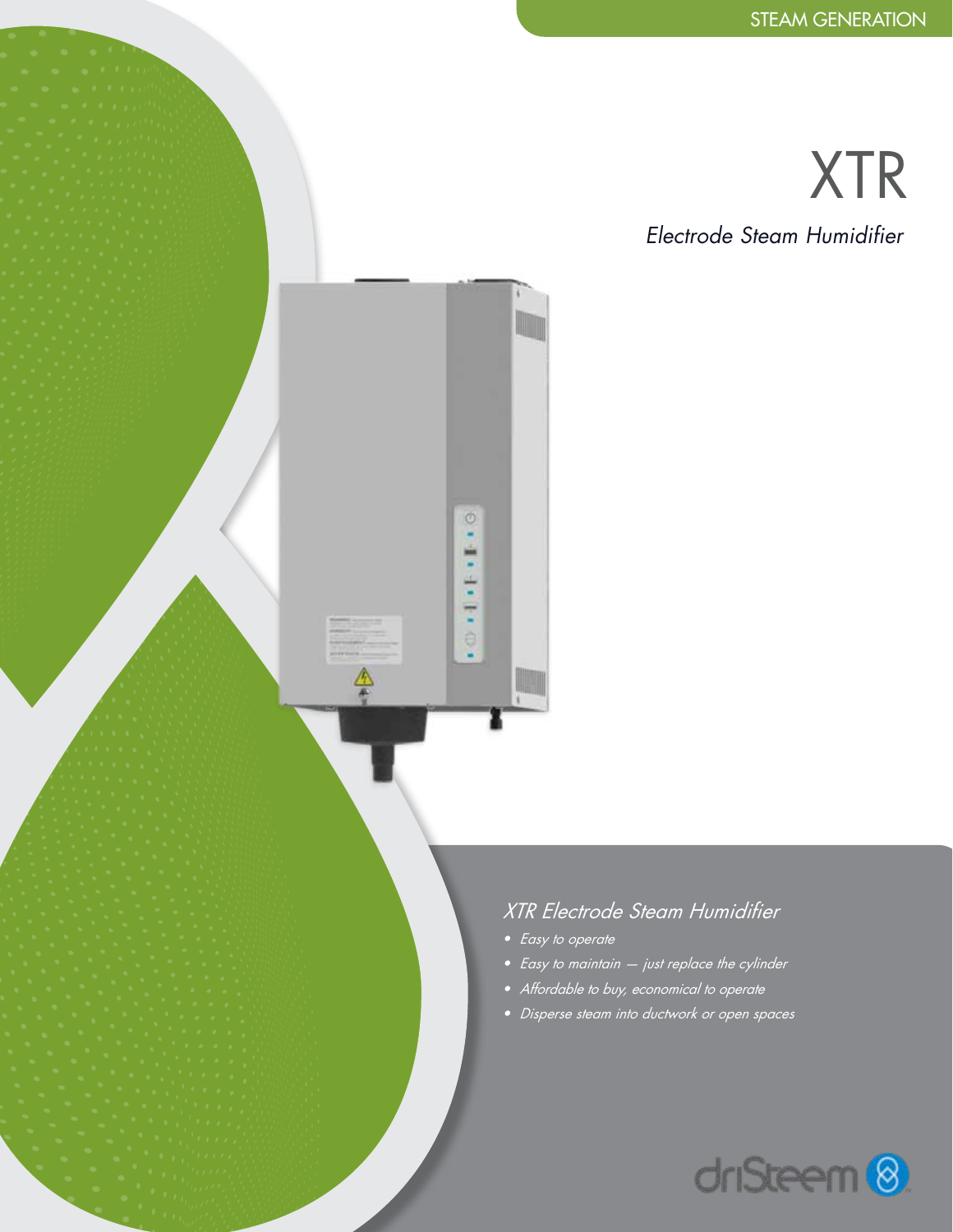### HUMIDIFY FOR HEALTH AND COMFORT



#### **XTR ELECTRODE HUMIDIFIER**

*The XTR electrode humidifier uses heat caused by electrical resistance in conductive fill water to boil the water into steam. Automatic drain and fill cycles keep electrical current within demand parameters, based on water conditions and steam production.* 

#### **XTR FAN PACK**

*XTR fan packs mount flush to the wall for use in finished spaces. They disperse steam into open spaces and are useful where there are no air-handling ducts.*

#### XTR ELECTRODE STEAM HUMIDIFIER

The DriSteem XTR electrode steam humidifier provides humidification for a wide range of buildings, including residential and light commercial applications.

DriSteem XTR humidifiers are ideal for finished spaces and applications where space is limited. Electrical and plumbing connections are easily accessible for hassle-free installation.

### WHY CHOOSE XTR ELECTRODE STEAM HUMIDIFIERS

#### **AFFORDABLE TO BUY, ECONOMICAL TO OPERATE**

- Low up-front cost and minimal maintenance make XTR one of the most affordable humidification systems to purchase and install.
- XTR works with tap or softened water with conductivity from 350 to 1250 μS/cm.

#### **EASY TO OPERATE**

- When the humidity level drops, the XTR electrode steam humidifier automatically makes steam.
- At the end of the humidification season, after the system has been idle for 72 hours, the humidifier drains automatically and remains in standby until the next humidification season.

#### **EASY TO MAINTAIN - JUST REPLACE THE CYLINDER**

- The XTR humidifier is easy to maintain. Just replace the steam cylinder when prompted.
- All water impurities and minerals remain in the cylinder, and there are no messy evaporator pads to replace or tanks to clean.

#### **DISPERSE STEAM INTO DUCTWORK OR OPEN SPACES**

- Disperse steam into existing heating ducts using steam hose and a dispersion tube connected to the humidifier.
- Steam exits the dispersion tube without dripping or spitting, preventing condensate from collecting in the duct.
- Quietly disperse steam into finished open space with the XTR steam blower mounted remotely or on top of the humidifier, or use the XTR fan pack, mounted in the wall.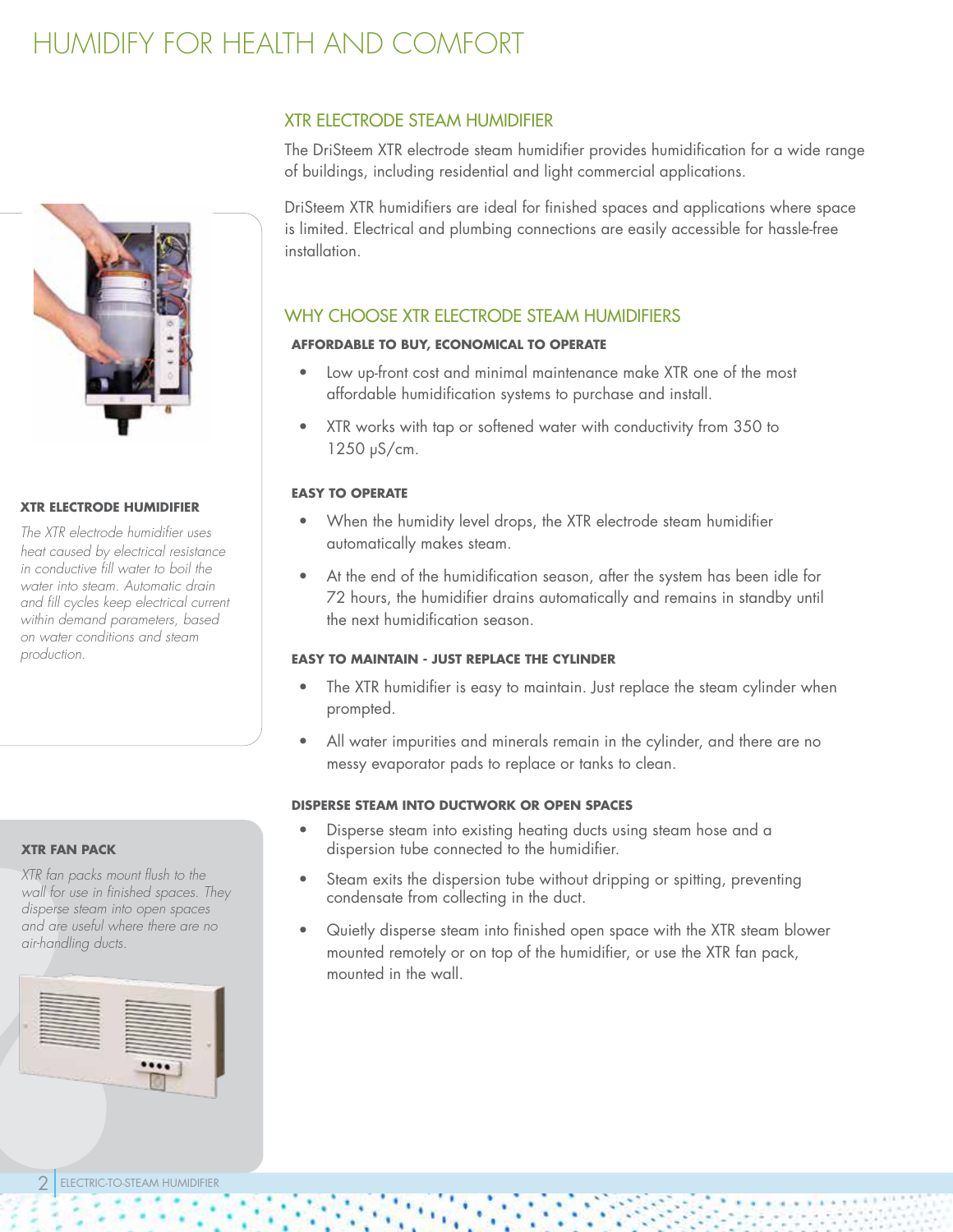### SPECIFICATIONS

#### **FIGURE 3-1: XTR HUMIDIFIER DIMENSIONS**









ELECTRIC-TO-STEAM HUMIDIFIER 3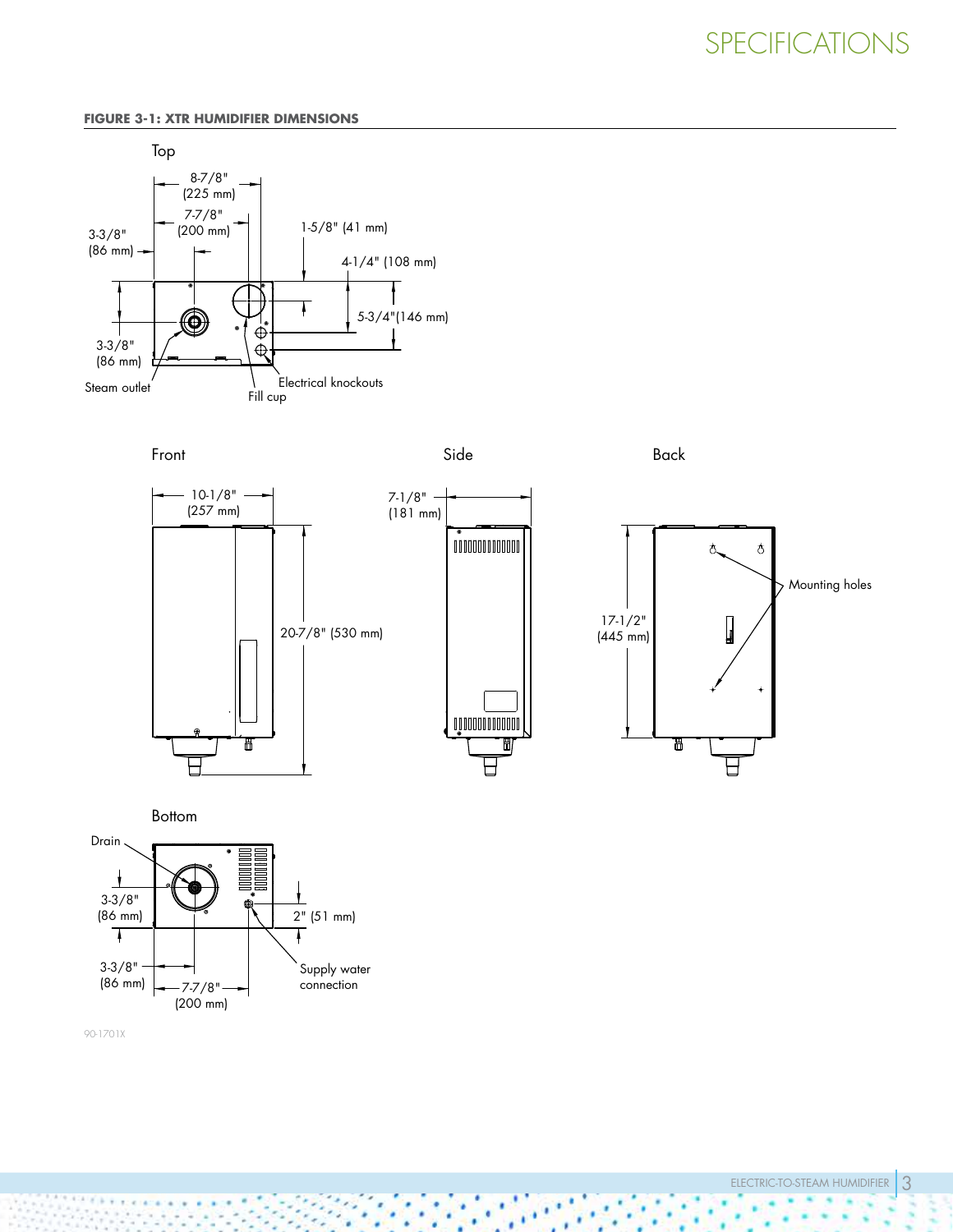### SPECIFICATIONS

Capacity depends on the voltage connected to the humidifier. Power connection points are easily accessed.

| Table $4-1$ :<br>XTR humidifier capacities and electrical specifications                                                                                          |             |             |        |                        |                      |                      |      |  |  |  |
|-------------------------------------------------------------------------------------------------------------------------------------------------------------------|-------------|-------------|--------|------------------------|----------------------|----------------------|------|--|--|--|
| Mode                                                                                                                                                              | Voltage     |             |        | Nominal steam capacity | Nominal current draw | Maximum line current | Fuse |  |  |  |
|                                                                                                                                                                   |             | Input power | lbs/hr | kg/h                   |                      |                      |      |  |  |  |
|                                                                                                                                                                   | 120V, 60 Hz | 1.92 kW     | 5.6    | 2.5                    |                      |                      | 25 A |  |  |  |
| 16 A                                                                                                                                                              | 208V, 60 Hz | 3.33 kW     | 9.9    | 4.5                    |                      |                      |      |  |  |  |
|                                                                                                                                                                   | 230V, 50 Hz | 3.68 kW     | 10.8   | 4.9                    | 16 A                 | 19.2 A               |      |  |  |  |
|                                                                                                                                                                   | 240V, 60 Hz | 3.84 kW     | 11.3   | 5.1                    |                      |                      |      |  |  |  |
| The XTR humidifier can be configured to operate in a current limited mode if lower maximum operating capacity is desired.<br>See page 15 for setting this option. |             |             |        |                        |                      |                      |      |  |  |  |
|                                                                                                                                                                   | 120V, 60 Hz | 1.38 kW     | 4.0    | 1.8                    |                      |                      |      |  |  |  |
| 11.5A                                                                                                                                                             | 208V, 60 Hz | 2.39 kW     | 7.1    | 3.2                    |                      |                      |      |  |  |  |
|                                                                                                                                                                   | 230V, 50 Hz | 2.65 kW     | 7.8    | 3.5                    | 11.5A                | 13.8 A               | 25 A |  |  |  |
|                                                                                                                                                                   | 240V, 60 Hz | 2.76 kW     | 8.1    | 3.6                    |                      |                      |      |  |  |  |

| Table $4-2$ :<br>XTR humidifier weights and dimensions    |      |      |       |              |        |            |       |         |     |  |
|-----------------------------------------------------------|------|------|-------|--------------|--------|------------|-------|---------|-----|--|
| Dimensions<br>Shipping weight<br>Maximum operating weight |      |      |       |              |        |            |       |         |     |  |
|                                                           |      |      | Width |              | Height |            | Depth |         |     |  |
| lbs                                                       | kg   | lbs  | kg    | inches<br>mm |        | inches     | mm    | inches  | mm  |  |
| 27.0                                                      | 12.2 | 23.0 | 10.4  | $10-1/8$     | 257    | $20 - 7/8$ | 530   | $7-1/8$ | 181 |  |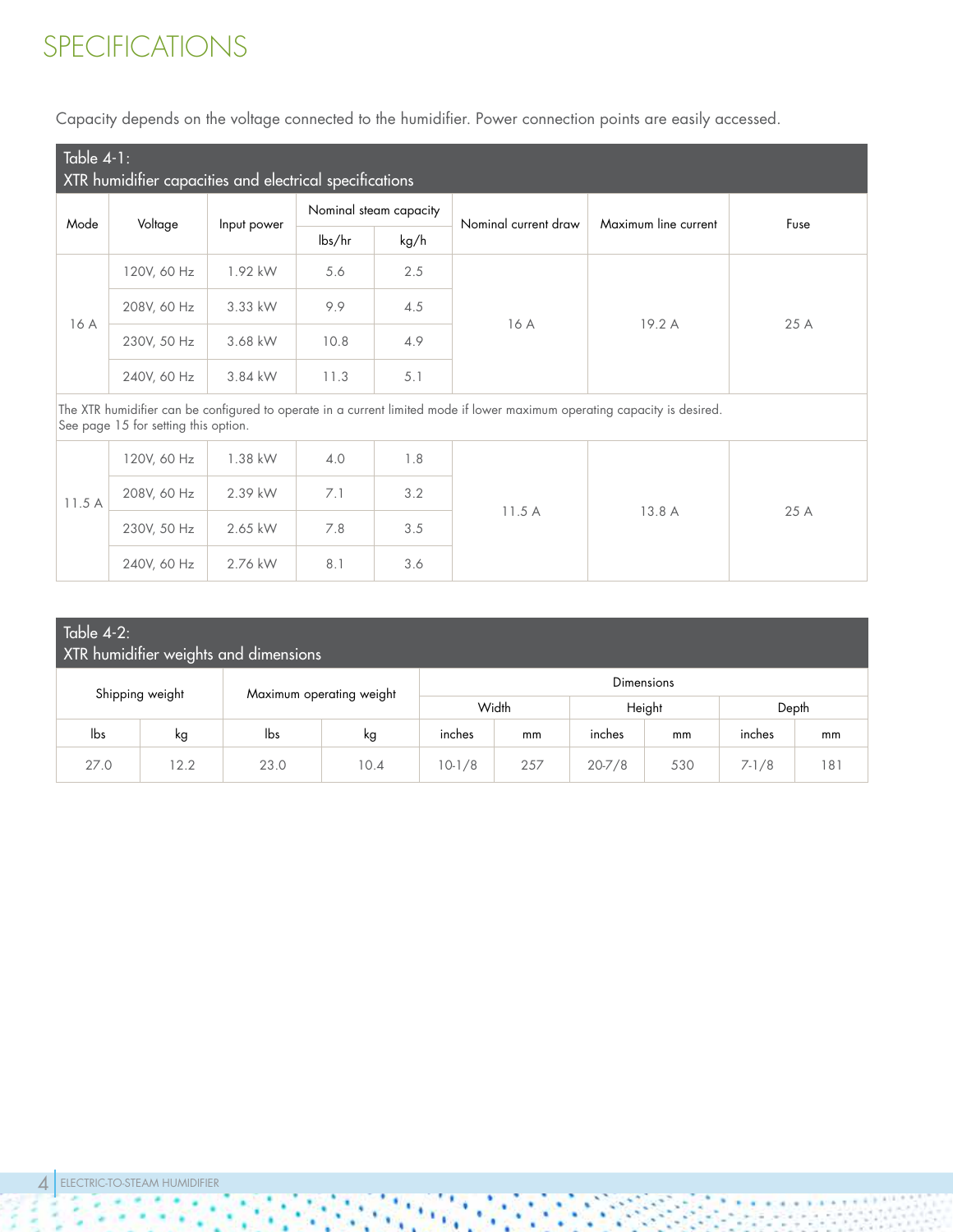### SPECIFICATIONS

| Table 5-1: |  |  |
|------------|--|--|
|            |  |  |

| XTR humidifier, steam blower, and fan pack dimensions and specifications |  |
|--------------------------------------------------------------------------|--|
|                                                                          |  |

|                                     | Dimensions |                  |            |        |           |       |                 | Shipping        |      |                     |                          |
|-------------------------------------|------------|------------------|------------|--------|-----------|-------|-----------------|-----------------|------|---------------------|--------------------------|
|                                     | Width      |                  |            | Height |           | Depth |                 | weight          |      | Operating<br>weight |                          |
|                                     | inches     | mm               | inches     | mm     | inches    | mm    | lbs             | kg              | lbs  | kg                  | dBA*                     |
| XTR humidifier without steam blower | $10-1/8$   | 257              | $20 - 7/8$ | 530    | $7 - 1/8$ | 181   | 27.0            | 12.2            | 23.0 | 10.4                | $\overline{\phantom{0}}$ |
| XTR humidifier with steam blower    | $10-1/8$   | 257              | 27         | 684    | $7 - 1/8$ | 181   | $\star$ $\star$ | $\star$ $\star$ | 29.8 | 13.5                | $\overline{\phantom{0}}$ |
| XTR steam blower Model SDU-003E     |            | See figure below |            |        |           |       |                 | 4.0             | 6.8  | 3.1                 | < 38                     |
| XTR fan pack Model SDU-003F         |            | See figure below |            |        |           |       |                 | 4.7             | 8.4  | 3.8                 |                          |
| Notes:                              |            |                  |            |        |           |       |                 |                 |      |                     |                          |

\* Sound measurement taken 6.5' (2 m) in front of steam blower and fan pack cabinet.

\*\* Steam blower and fan pack ship separately from humidifier.

#### **XTR STEAM BLOWER INTERIOR DIMENSIONS**



OM-7726

#### **XTR FAN PACK DIMENSIONS**



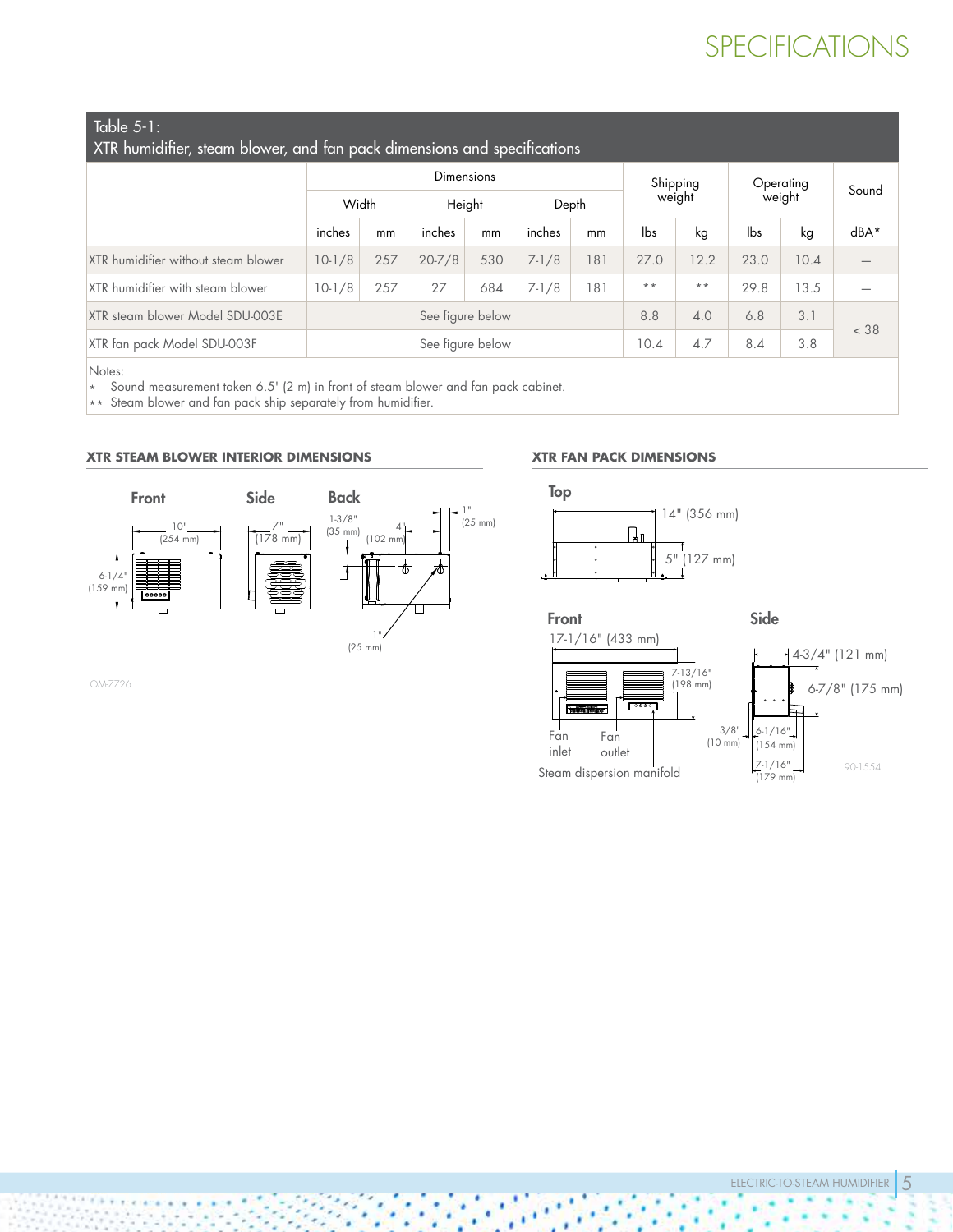### OPERATION AND CONTROL



#### **EASY OPERATION**

The XTR humidifier features push-button operation, with indicator lights for operating status and troubleshooting information.

#### **AUTOMATIC CONTROL**

DriSteem's algorithm monitors the conductivity of water in the steam cylinder and automatically manages drain and fill events to optimize humidifier performance and steam output.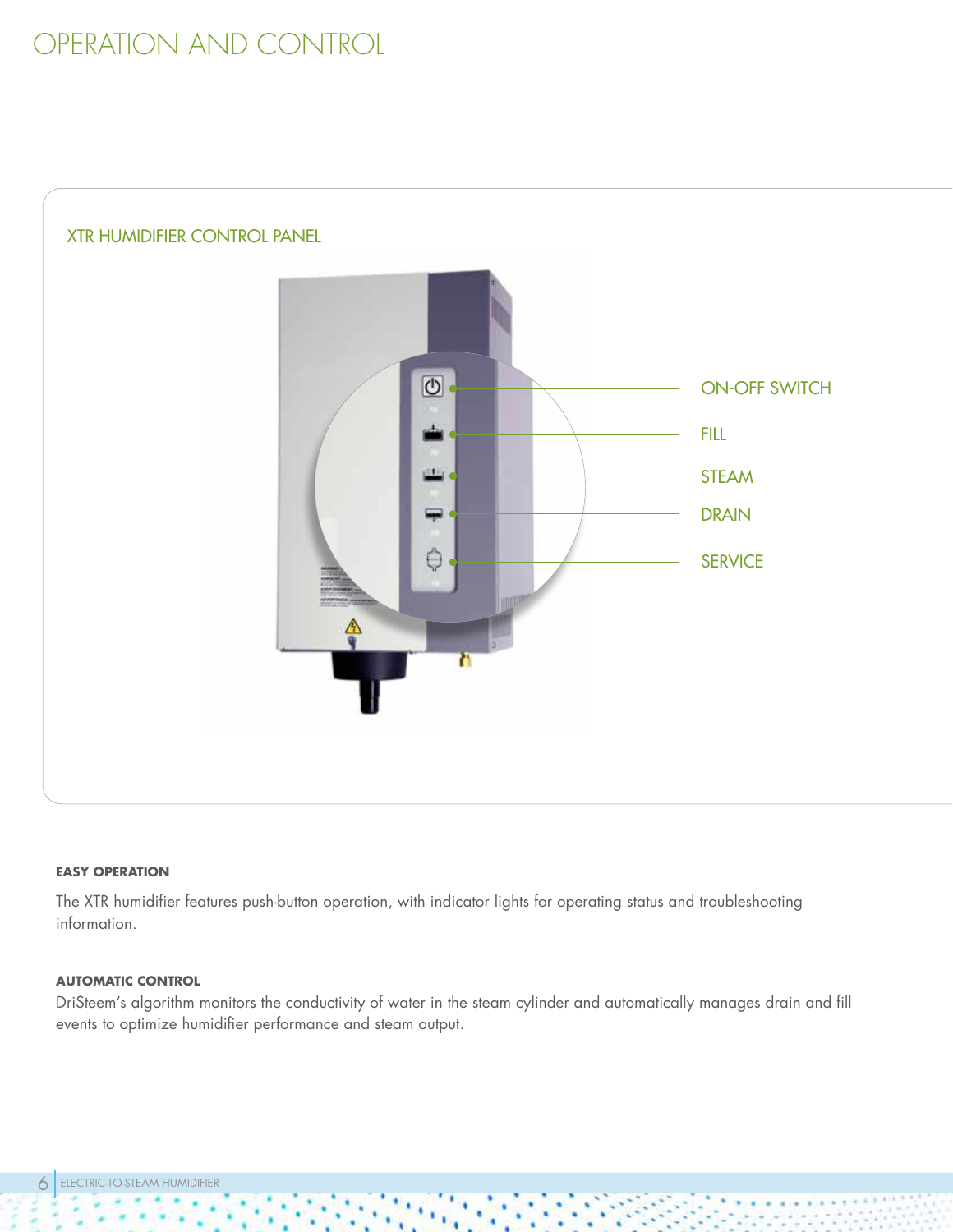#### XTR HUMIDIFIER CONTROL PANEL XTR HUMIDIFIER CONTROL PANEL



#### **1. FILL CUP**

Accepts supply water from fill valve.

**2. FILL VALVE**

Controls flow of supply water to fill cup.

#### **3. DRAIN VALVE**

Drain valve opens to allow water from cylinder into drain cup.

#### **4. DRAIN CUP**

Accepts drain water from cylinder and overflow from fill cup.

#### **5. STEAM CYLINDER**

Where water boils and steam is produced. Indicator on control panel prompts user when time to replace steam cylinder.

#### **6. ELECTRODES**

Electrical current between electrodes heats water into steam.



#### **7. HIGH WATER SENSOR**

Filling stops if water reaches high water sensor.

#### **8. STEAM OUTLET**

Steam generated in steam cylinder rises through steam outlet and travels to dispersion assembly through steam hose or tubing.

#### **9. OVERFLOW**

Overflow to drain prevents fill cup from overfilling.

#### **10. CONTROL PANEL**

Controller in cabinet controls all humidifier functions. See the control panel description above.

#### **11. PAINTED, REMOVABLE COVERS**

Painted covers are easily removable for service.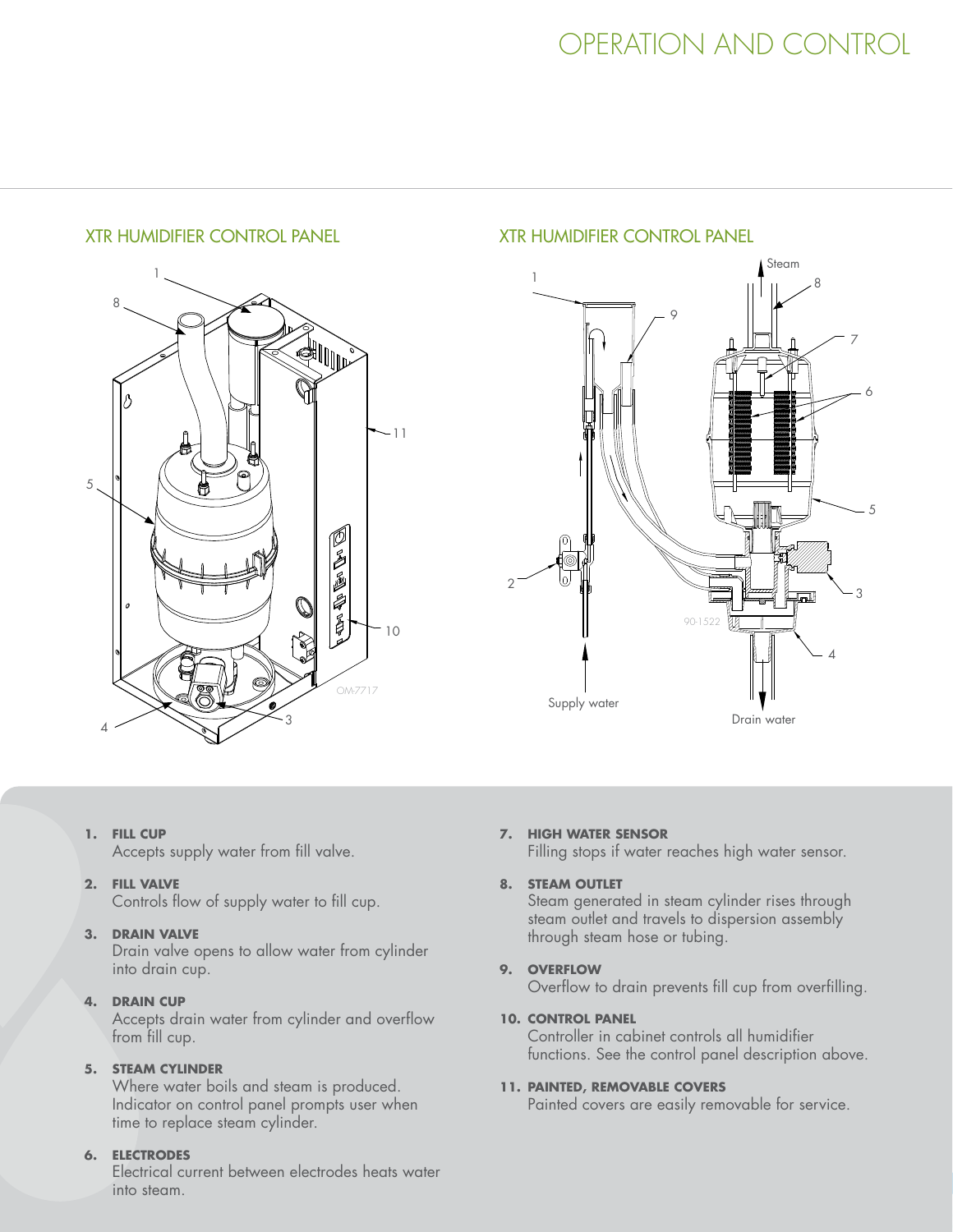### HUMIDIFY FOR HEALTH AND COMFORT

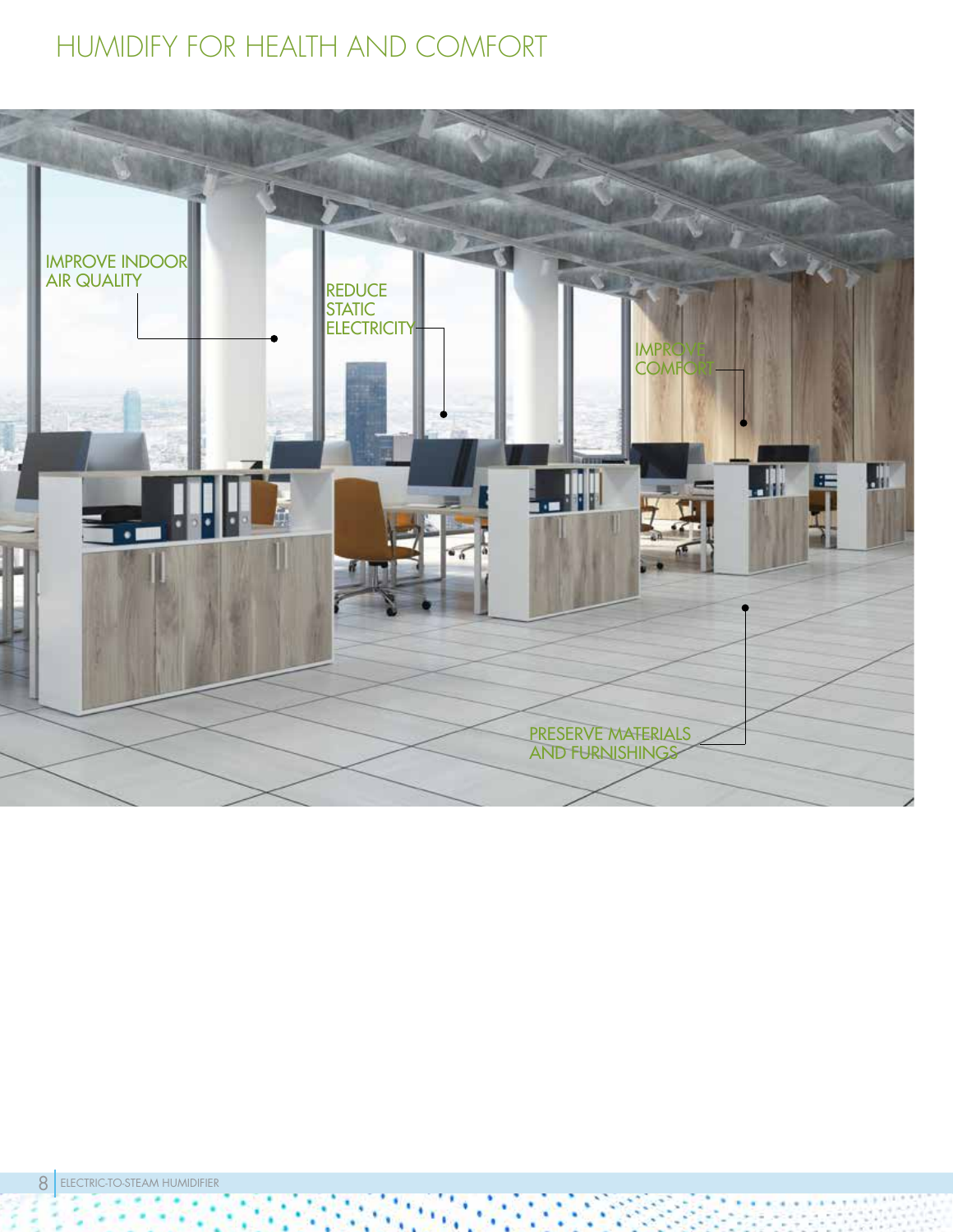### HUMIDIFY FOR HEALTH AND COMFORT

#### THE VALUE ADD OF HUMIDITY

#### **IMPROVE INDOOR AIR QUALITY**

- Keeping RH levels within a range of 40 to 60 decreases bacteria and viruses in the air and hinders the development of fungi, mites, chemical interactions, and ozone production.
- The result is reduced occurrences of allergic rhinitis, respiratory infections, and asthma among building occupants.

#### **REDUCE PROBLEMS ASSOCIATED WITH STATIC ELECTRICITY**

- Along with enhancing health and improving comfort, humidity in the air harmlessly dissipates static electricity. Static charges give shocks, attract dust to surfaces, and cause static cling in apparel and draperies.
- Maintaining RH levels within a range of 30 to 60 percent will significantly reduce problems associated with static electricity.

#### **PRESERVE MATERIALS AND FURNISHINGS**

- Many building materials, finishes, and furnishings are hygroscopic they absorb, retain, and release moisture.
- Low RH levels cause expensive damage to building interiors because as hygroscopic materials dry, they shrink. This can create gaps in wallpaper seams, floor boards, and furniture joints, and it can damage historic and artistic artifacts.
- Fluctuating RH levels can also cause damage. Maintain a consistent RH level to keep the moisture content of hygroscopic materials in equilibrium with their surrounding environments.

#### **IMPROVE COMFORT**

- Also hygroscopic in nature, the human body gives up its moisture to dry air. As our body's moisture migrates (evaporates) to areas of low RH, we become cooled, just as when we perspire.
- Raising the RH level in a room slows the evaporation rate and will make the room feel warmer. This allows dropping the dry-bulb temperature without a loss in comfort, offsetting humidification energy costs.

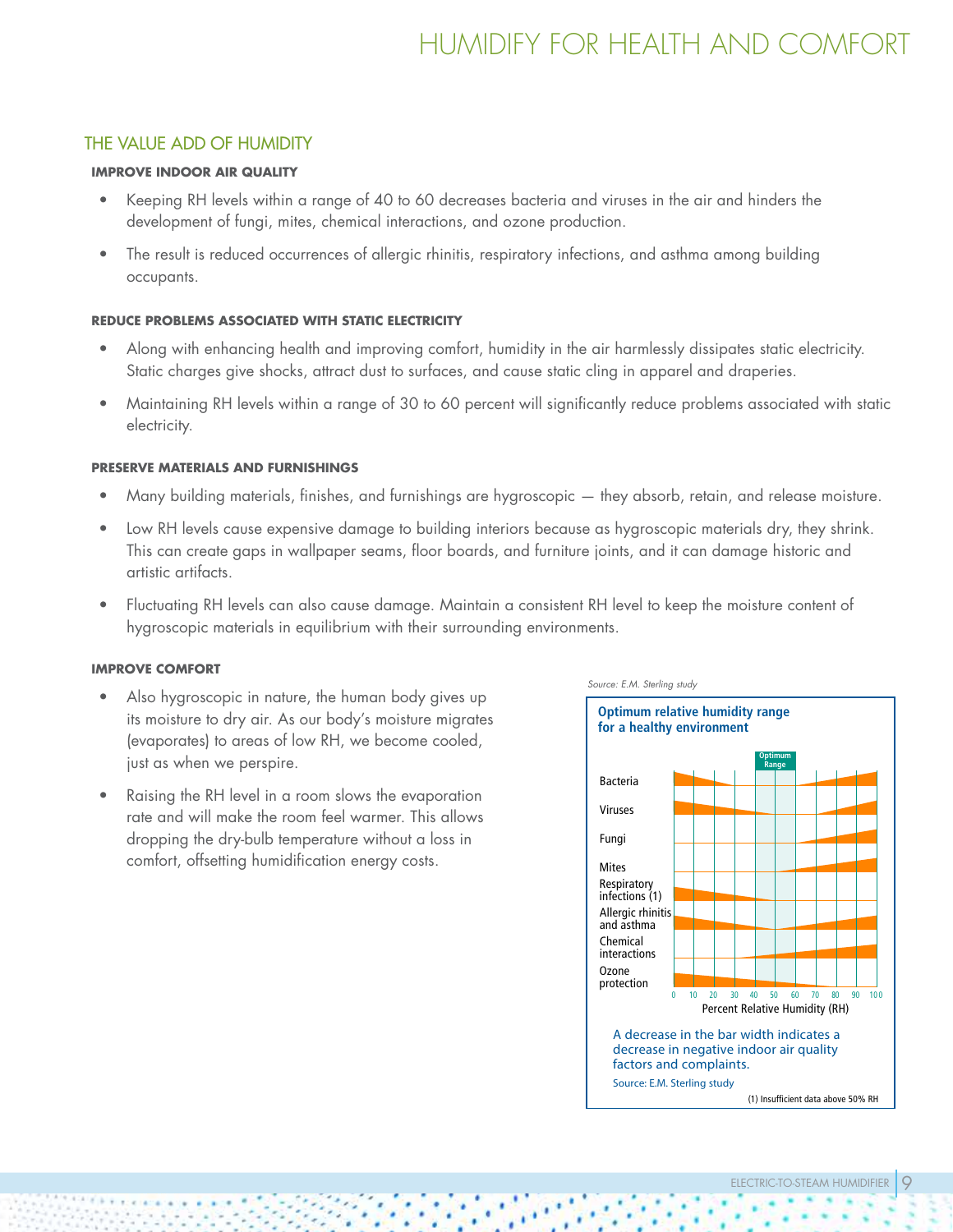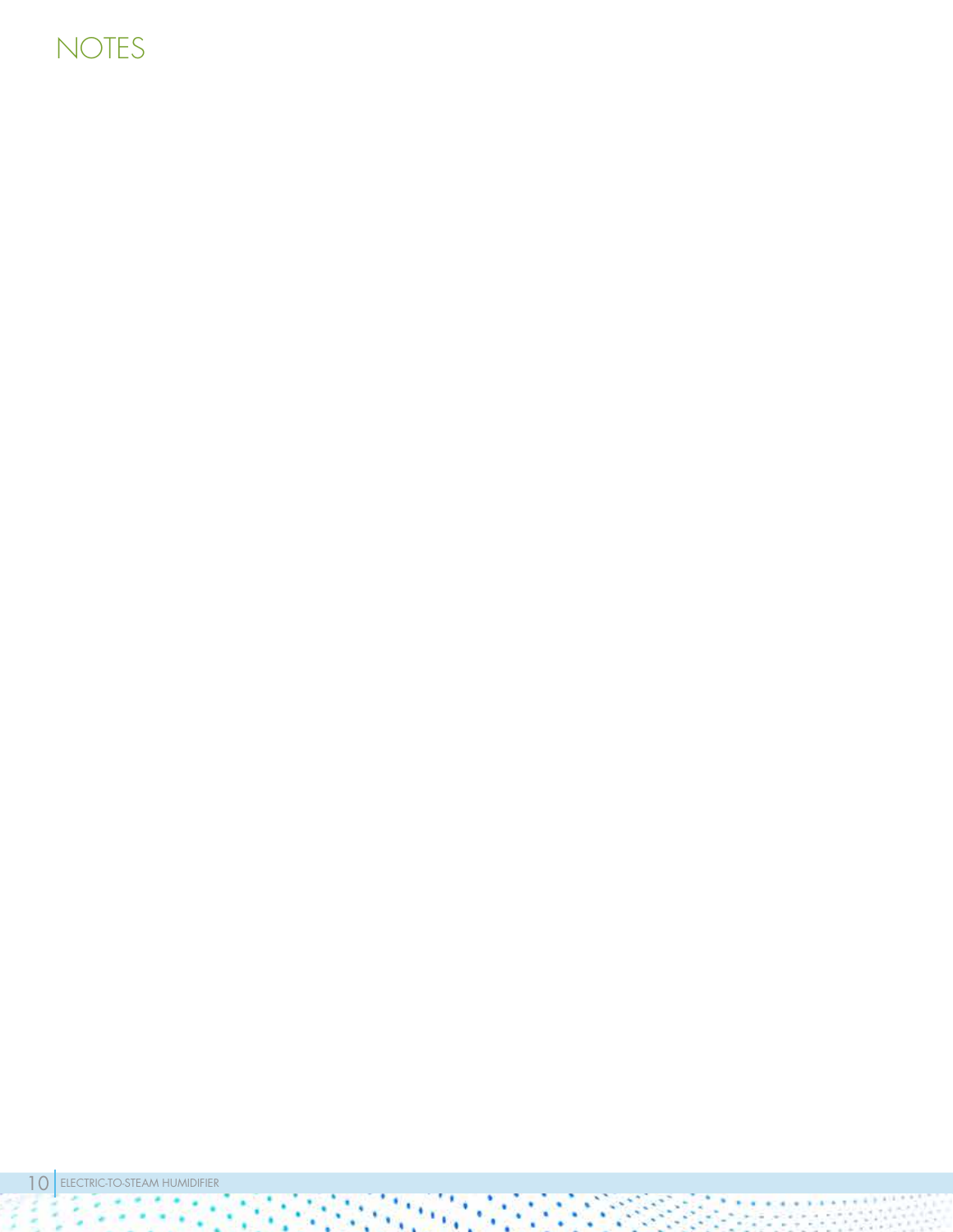## NOTES